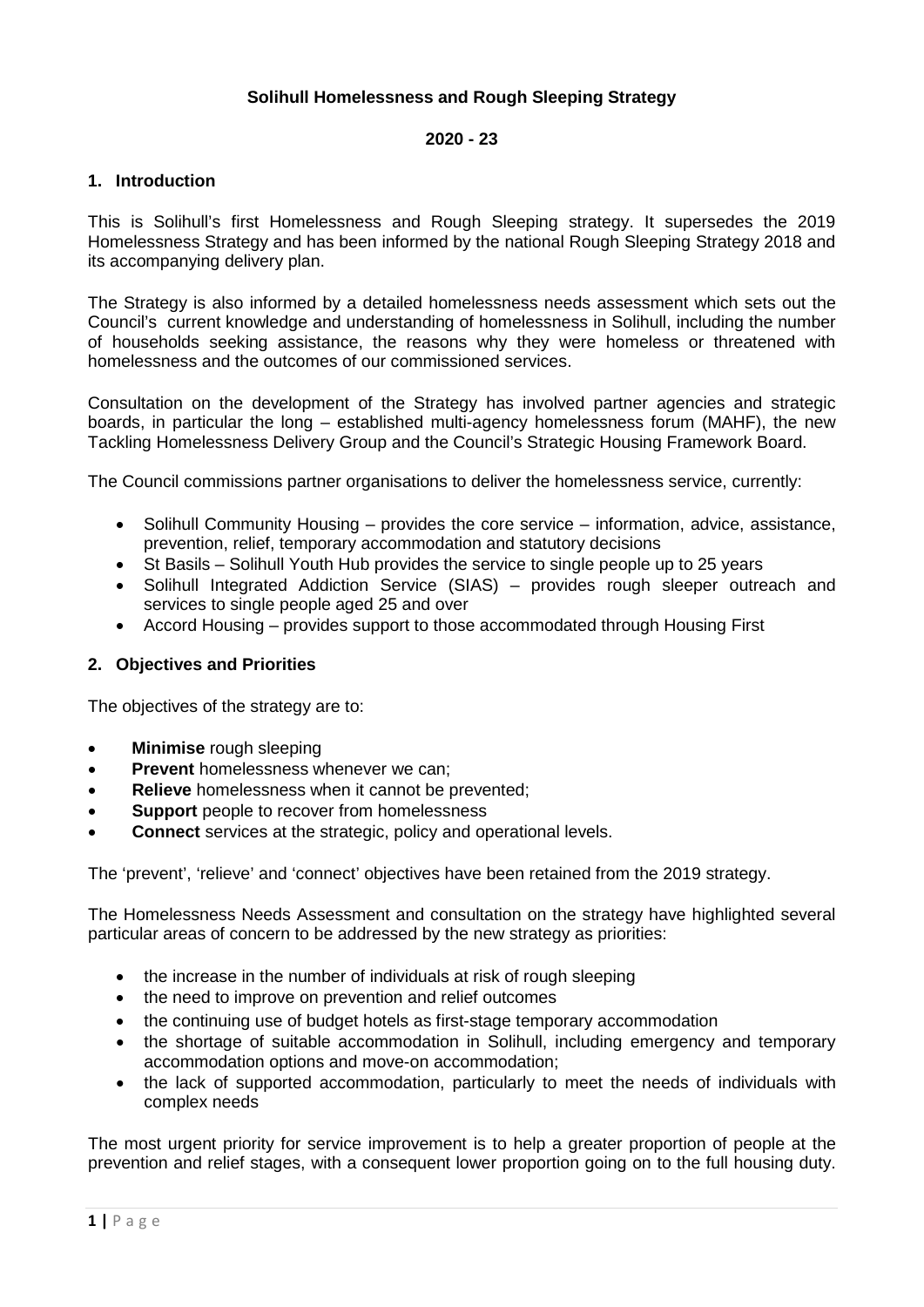For 2020/1 the target will be 45% of closed cases and this will increase incrementally to 60% by the end of 2022/3.

Prevention opportunities are often limited when customers approach a provider late, often when they are homeless 'on the day', On relief, there is a shortage of available rehousing options, which pushes customers toward 'full duty' allocations of council homes. This will be a challenging target for our providers to achieve but substantial improvement is essential.

# **Minimise Rough Sleeping**

Whilst the number of rough sleepers in Solihull is relatively low (generally less than 5) there are many more at risk of rough sleeping so there remains a need for a sustained focus on the issue, with an ultimate goal of the elimination of rough sleeping in Solihull, mirroring the ambition of the national Rough Sleeping Strategy 2018.

The Council currently commissions Solihull Integrated Addiction Service (SIAS) to operate a prevention and outreach service which offers advice surgeries, tailored interventions with individuals to prevent rough sleeping and a responsive outreach service to those on the street or in other rough sleeping situations. This service is structured around delivery of the Government's Rough Sleeping Strategy commitments, with action prioritised around:

- Prevention integrated working with partner agencies to identify those at risk of sleeping rough before crisis
- Intervention a responsive outreach service to support rough sleepers to move off the streets and towards recovery and to identify new rough sleepers as quickly as possible
- Recovery support for individuals to find and sustain stable accommodation and to meet wider support needs

Several developments introduced in 2019 have increased local capacity to develop outreach and support, including:

- Housing first launched in autumn 2019 4 individuals who were rough sleeping or at risk of rough sleeping were accommodated by Solihull Community Housing (SCH) and supported by Accord Housing by the end of the year. The target is to accommodate 27 individuals by the end of 2021.
- Employment of a Rough Sleeping Co-Ordinator, funded by the Rough Sleeping Initiative (RSI). This postholder will co-ordinate partners to share information and agreeing appropriate service responses to known and suspected rough sleepers. Liaison will also take place with those within the Council and partner agencies who are responding to the increase in people who pose as rough sleepers in order to beg.
- Introduction of an alternative giving scheme, 'Change into Action' in autumn 2019, which encourages the public to donate to a local charity (Solihull Churches Action on Homelessness) rather than give money to people on the street, most of whom are unlikely to be homeless.

The emphasis in the coming years will be to develop more effective and reliable working arrangements between all agencies involved in the welfare of those who are sleeping rough or at risk, in particular with health and social care services.

The recommendations of this Strategy's Fair Treatment Assessment (FTA) will need to be followed in developing this service to ensure that responses are appropriate to customers' characteristics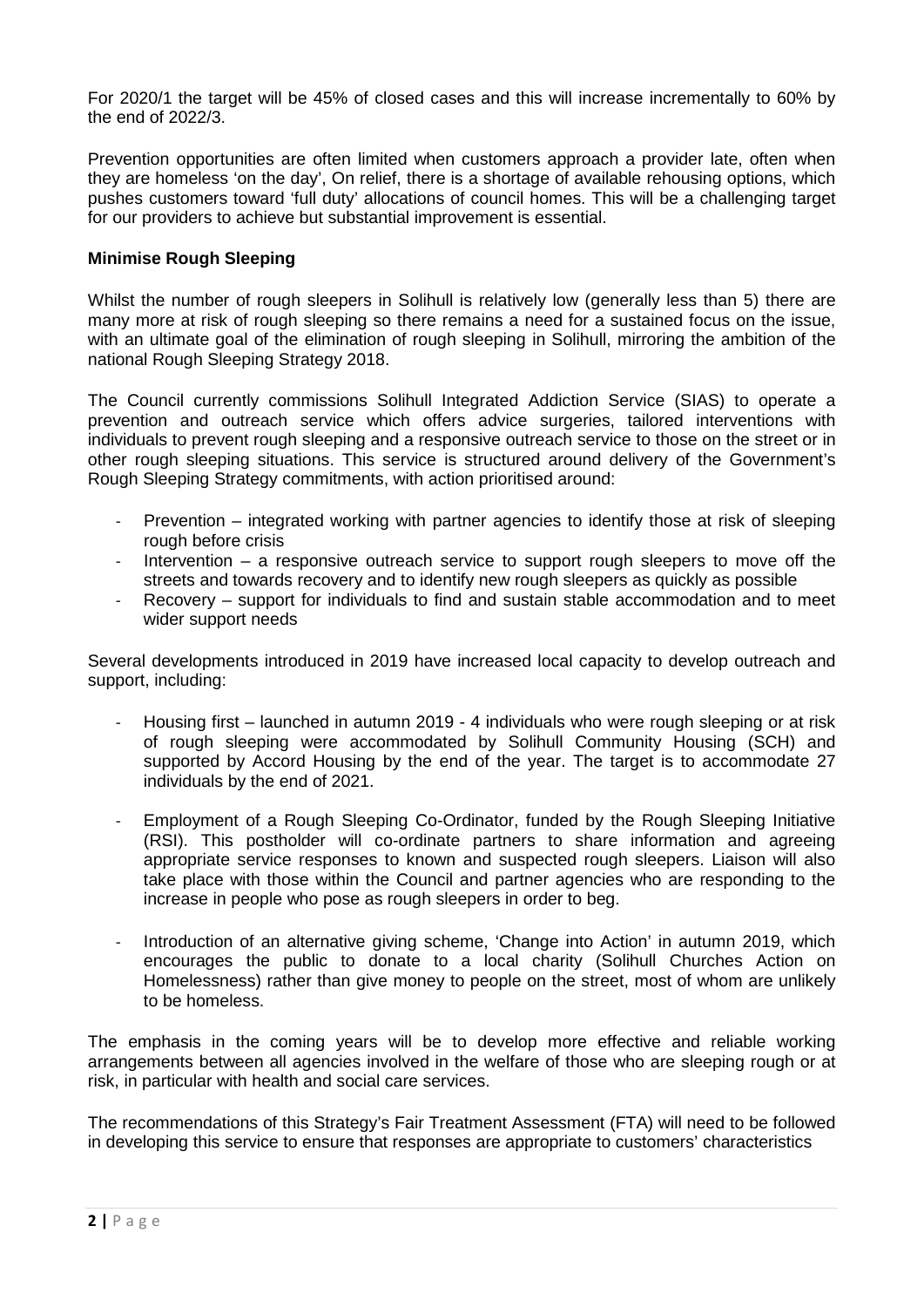# **Objectives**

Prevent people from sleeping rough wherever possible

Provide immediate support to rough sleepers and seek to accommodate them where they wish to come off the street or reconnect them to other localities

Safeguard those who have no shelter through the Severe Weather Emergency Procedure (SWEP)

Increase the number of people accommodated through Housing First

Ensure Solihull's Rough Sleeper Protocol meets the aims of the national Rough Sleeper Strategy,

Improve co-ordination of services which support rough sleepers including health and social care

# **3. Preventing Homelessness**

Preventing families and individuals from becoming homeless is the best possible outcome: if a household is able to remain in their home, the disruption and dislocation of having to leave is avoided and with it the negative impacts for the individual or family in terms of education, employment, health and social networks.

The Council and its commissioned services offer information and advice to people with housing problems which could lead to homelessness.

Where the threat of homelessness is significant they will undertake detailed, targeted case work to provide personalised advice and assistance to avoid the loss of their home.

Where the risk of homelessness is flagged up before crisis, more opportunities are likely to exist to help the household to avoid losing their home. Our providers report, however, that there are many 'homeless today' approaches which put the applicant straight into the 'relief' stage.

There will be a renewed focus on encouraging early approaches from customers and early referrals from partner agencies. SCH, St Basils and the Council have produced a detailed improvement plan to achieve the three – year target for closing a greater proportion of cases at the prevention or relief stages

### **Objectives**

Create and take all possible opportunities to prevent homelessness

Providers to achieve an increase in the proportion of cases where homelessness is prevented or relieved in accordance with the  $3 -$  year target set by this strategy

Provide clear and consistent messages to the public and the media about homelessness and the importance of seeking early advice if there is a concern with self-help options available to support those who are able to take action to resolve their own accommodation issues with targeted information, advice and guidance

Ensure that the scope, consistency and quality of available information from the Council, our commissioned providers and other agencies informs those with a concern about homelessness how to access advice and assistance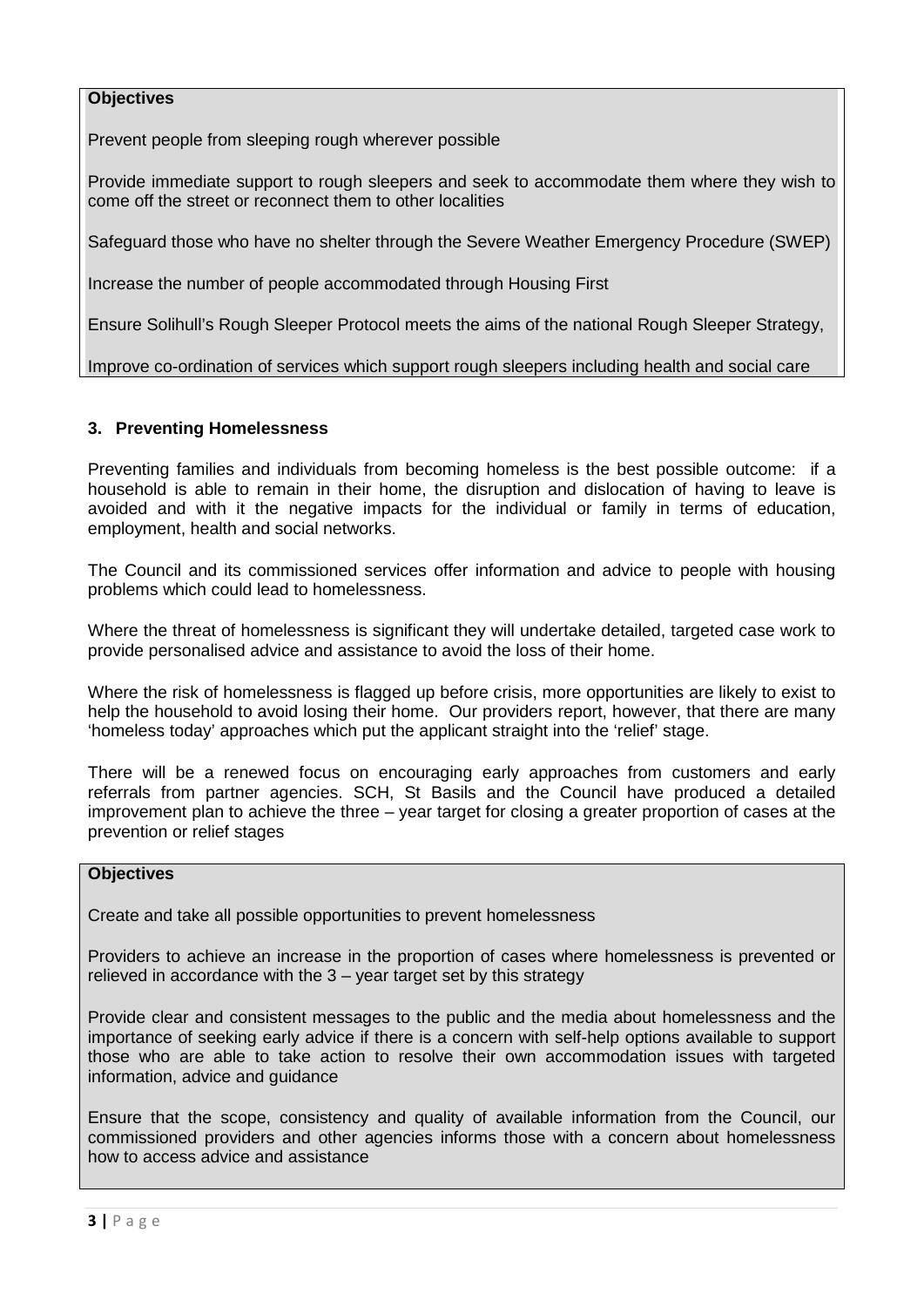Work with other agencies to identify opportunities for earlier 'upstream' intervention thereby maximising scope for pre-crisis identity and intervention

Develop effective working relationships with the agencies which deliver the Council's advice contract, together with other organisations notably Citizens Advice Solihull Borough (CASB), which has the advice contract from the Department of Work and Pensions (DWP) for the rollout of Universal Credit.

Develop cross-agency plans to respond to each of the main causes of homelessness and focus resources on agreed solutions

# **4. Relieve Homelessness**

Where prevention has not been possible, or no opportunity existed, there is a duty to relieve homelessness by ensuring that appropriate accommodation is available to the household for at least 6 months.

Successful relief can avoid a number of negative impacts on households who may otherwise suffer detriment such as ending up in poorly managed or low quality housing, having to move away from employment and social support, and at worst, seeing families split up.

Where the relief duty ends without a successful outcome the main housing duty will apply. This requires that accommodation is made available for occupation for those who are in priority need and are not intentionally homeless.

Most of the main housing duty is met by SCH allocating a council property to the applicant through the Solihull Home Options choice-based lettings scheme. SCH will, however, continue to develop alternatives in the private sector through the Solihome scheme which will be used to support discharge of the prevention, relief and main housing duties where appropriate.

Often households need temporary accommodation (TA) whilst providers work with them to investigate the relief and main duties or when they are owed the main duty and are awaiting an offer. The mainstay of the TA portfolio is flats within the council housing stock which are managed by SCH and to this is added a number of homes which SCH have leased from private owners and purpose built managed accommodation for single people and families.

The Homelessness Code of Guidance<sup>[1](#page-3-0)</sup> is clear on the expectations on local authorities to meet accommodation needs from their own stock and private sources, and in turn there are expectations on SCH to manage the TA portfolio flexibly (in terms of number and type of property) to meet the demand in a way which minimises the number of people referred to budget hotels and the time which they have to spend in them

Solihull's housing market presents considerable difficulties to providers in seeking to accommodate homeless households temporarily or permanently. This is not helped by the continuing lag in the Local Housing Allowance behind actual rents in the private sector.

Single people, in particular, face a number of barriers to finding suitable and affordable housing solutions in the Borough, with a lack of shared accommodation options being a barrier for those under the age of 35. St Basils, which operates the Solihull Youth Hub, and SIAS facilitate placements of single people into privately owned accommodation but often struggle to find places in Solihull and have to work with accommodation providers in Birmingham.

<u>.</u>

<span id="page-3-0"></span> $1$  MHCLG 2018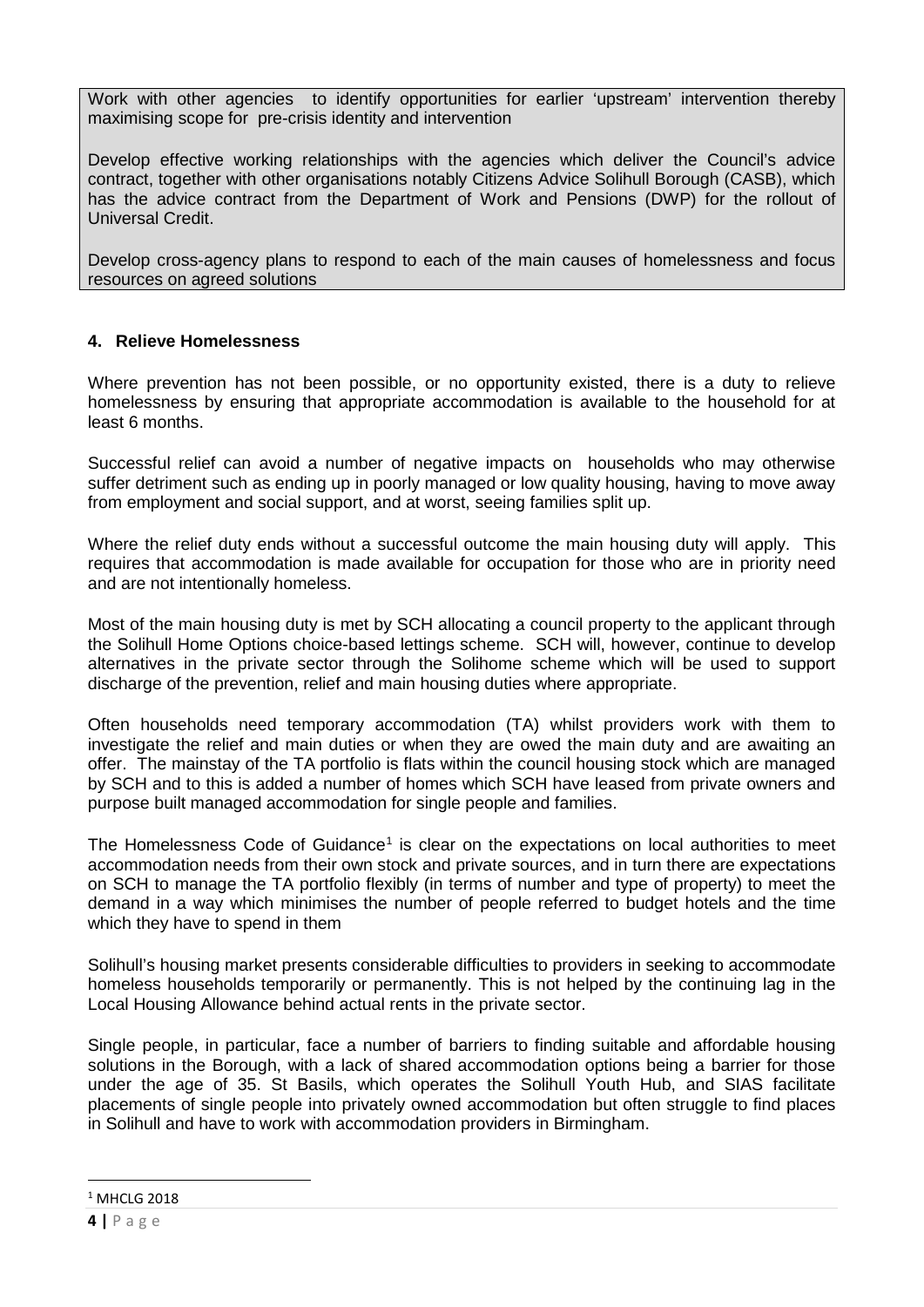The short supply of affordable accommodation in Solihull is an underlying factor in the level of homelessness in the Borough. Whilst SCH can ensure that existing properties are allocated in a way which affords reasonable preference to groups including homeless households, the number of available lettings is reducing each year

There remains an unmet need for homes at social rent including family sized accommodation and this should inform the approach that the Council takes in negotiating the supply of affordable homes in new developments through its planning policies.

### **Objectives**

Create and take all possible opportunities to relieve homelessness

Providers to achieve an increase in the proportion of cases where homelessness is relieved to meet the 3 year target set by this strategy

Make the case for more social rented accommodation to provide capacity to accommodate homeless households

Develop capacity to end the main housing duty in the private rental sector where the availability of suitable lettings allows

Minimise the use of budget hotels in terms of numbers and time spent in them

Maintain a flexible portfolio of temporary accommodation options to meet need and provide alternatives to hotel placements

### **5. Support Recovery**

Many families and single people will need support when threatened with homelessness, whilst homeless and, after they have secured settled accommodation, are recovering from homelessness. At all of these stages there will be stress and uncertainty for the household.

Where a home is lost and a household has to relocate to a new area networks of family, friends and neighbours may be weakened or lost. There will often need to be temporary arrangements for children to be able to access schools or a change of schools, doctor and other key connections.

When under threat of homelessness or seeking to recover from it individuals and households may be less likely to engage in learning or preventative health or invest time and energy in their communities.

There may be a role for statutory, voluntary or community-level interventions to help people deal with these pressures and to rebuild their connections in their new community, and the need and scope for this will be explored by the Council and its partners in these sectors.

Providers will be expected to employ strengths-based approaches to this with the emphasis on allowing or enabling the customer to do what they can for themselves with assistance on those aspects that they cannot.

The need to provide accommodation with support remains, particularly for single people who may have a number of issues to contend with in addition to homelessness. Mental health and addiction problems are common amongst those seeking assistance and some also have a history of offending to overcome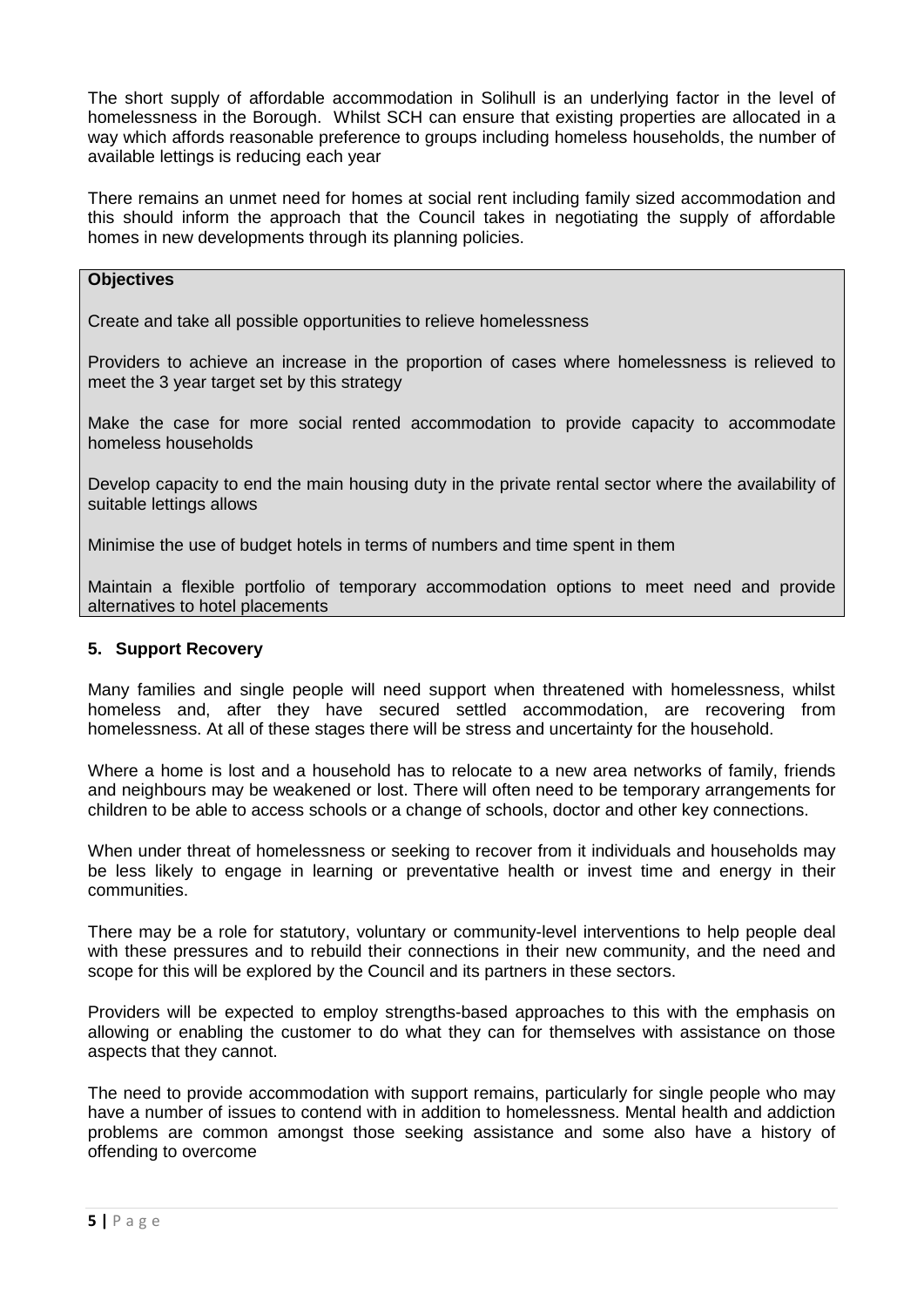During 2020/1 the Council will develop a single commissioning strategy for accommodation and support to include the continuation of the Solihull Youth Hub, which provides the homelessness service to single people aged 25 and under.

Partner agencies, currently SIAS, Accord, Solihull BID and Solihull Churches Action on Homelessness (SCAH) will continue to look for new ways of meeting the immediate needs of those who go on the street and those few who decline accommodation and remain outdoors.

Solihull has limited accommodation for those who require immediate access and support, but also lacks accommodation options for those who have stabilised and are on their way to independence but still require some support. Specifically, the following needs to be provided:

- step-down provision for people who have been in supported accommodation but who are now semi-independent and do not need all of the support services any more
- Somewhere which offers affordable independent living space with minimal outreach support for those who are ready to commit to training and / or employment in order to become fully independent over time. (Existing supported provision is too expensive for those who are working or apprentices.)
- Suitable, targeted floating support options to ensure smooth transition of individuals into their own tenancies and a phased withdrawal to increase the likelihood of tenancy sustainment.
- Facilities to support people who are or have been rough sleepers and others at risk
- A flexible pathway of prevention support, relief options and temporary and permanent accommodation options to meet the needs of victims of domestic abuse

# **Objectives**

Work with partner agencies, voluntary organisations and local communities to develop support options for people at all stages of homelessness, including recovery, using strengths-based approaches

develop a single commissioning strategy for accommodation and support to include the continuation of the Solihull Youth Hub and Encourage the provision of more move-on accommodation

work with partner agencies to bring forward supported accommodation and associated facilities to fill gaps in provision

# **6. Connect**

Prevention and relief of homelessness and support of vulnerable people is not just a housing issue: many parts of the council and partner agencies have an interest in minimising homelessness and dealing with it as efficiently and effectively as possible as it impacts on so many areas of people's lives, on communities and on business.

We need to fully develop the connections between homelessness and other policy areas at every level in order to maximise opportunities for prevention and support. Planned and focused joint working between agencies is vital.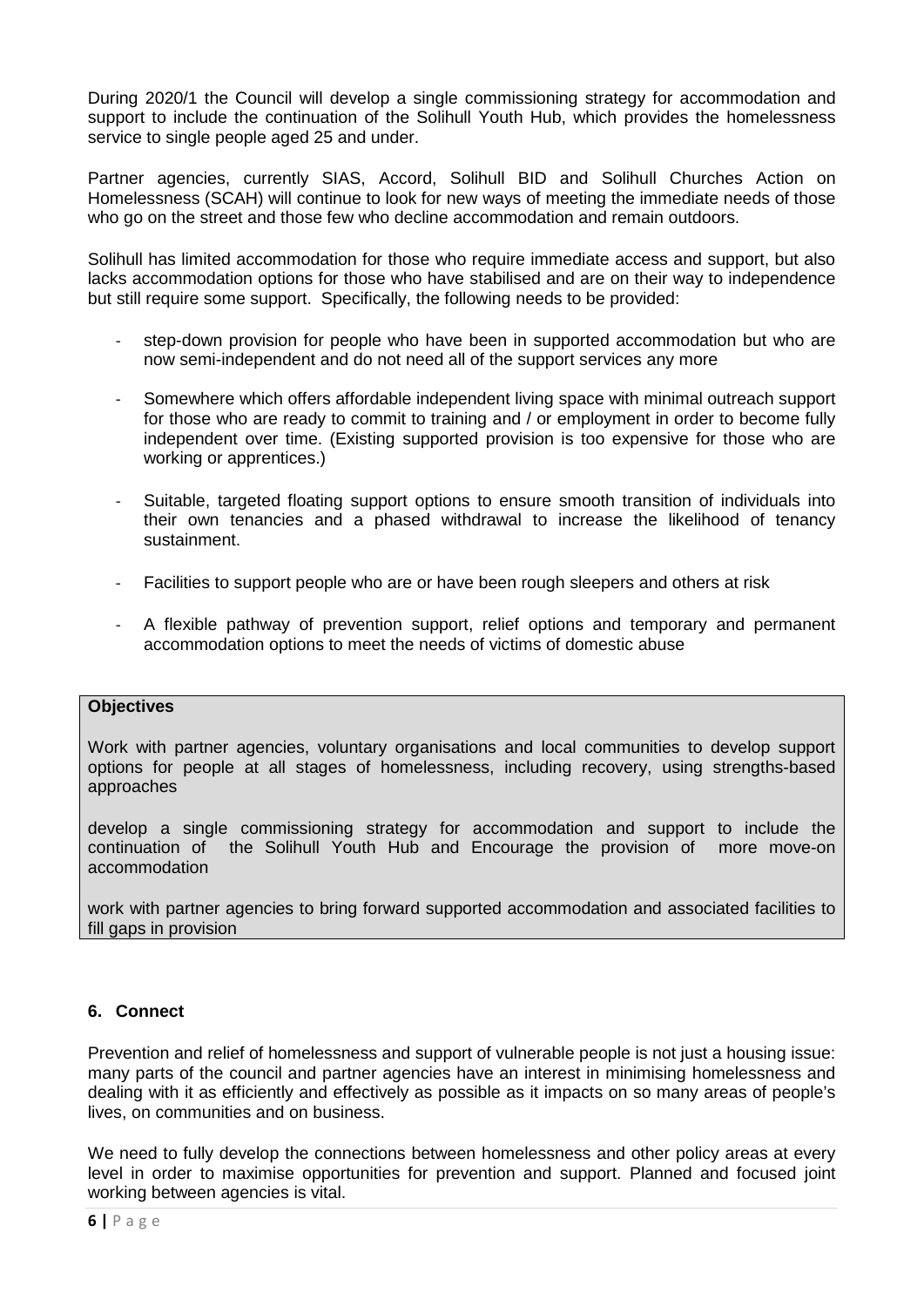# Strategic Level

During 2019 the connectivity between housing, homelessness and other policy areas was strengthened by the formation of two new strategic groups by the Council:

- The Tackling Homelessness Delivery Group (THDG) which involves directors of key providers and partner agencies to oversee strategic development and delivery outcomes, reporting to the Solihull Together Board which is the delivery agency of the Health and Wellbeing Board
- The Strategic Housing Framework Board (SHFB) brings together directors of the Council to oversee the development of policy including planning requirements for affordable housing, wellbeing and supported housing and homelessness. This strategy is one of the strands of the strategic housing framework.

There is a continuing need for corporate and partnership focus on developing and sharing knowledge and understanding of homelessness and how it impacts on services and communities.

- A Homelessness Needs Assessment has been produced Solihull Special Interest Intelligence Group (SIIG) which forms the Homelessness Review underpinning this strategy. In turn the information which it presents will inform the JSNA and the Health and Wellbeing Strategy.
- Solihull is committed to the NHS Population Health Management project on homelessness through which it is intended that cross-sectoral data and intelligence can help make the case for investment and / or service change at all levels of the health service to prevent homelessness and help those who have become homeless.

It is increasingly clear that new demand trends are emerging which often present new complexities for service providers, for example:

- An increase in homelessness amongst 'older' people has been noted nationally with new difficulties around exclusion by care providers. Any local incidence of this will be considered by the Supporting Our Older People Board.
- difficulties and complexities caused by gang affiliation have been noted by providers
- a recent review into the death of a man with a history of rough sleeping has highlighted the need for agencies to ensure that staff are well trained and follow approved policies and practices on safeguarding particularly on reporting.
- Exploitation has emerged as a partnership priority in Solihull with a particular focus on child to adult transition and on modern slavery. A recent safeguarding review highlighted the shortage of suitable emergency and temporary accommodation and longer-term supported accommodation for young people with complex needs. This case illustrated the necessity for cross-agency planning and capacity to deal with very challenging circumstances. During 2019 an Exploitation Reduction Board and accompanying Delivery Group has been formed with a workplan to address the issues raised by this and other cases.
- The greater diversity of the population will increasingly require providers to vary their approaches to meeting customer needs in all situations, particularly for those from BAME and LGBT communities

#### Policy / delivery levels

We need to engender 'ownership' of homelessness as an issue across agencies, not just in housing organisations, and to develop an integrated, multi-agency approach to identify and respond to service demand, co-producing service improvements and solutions.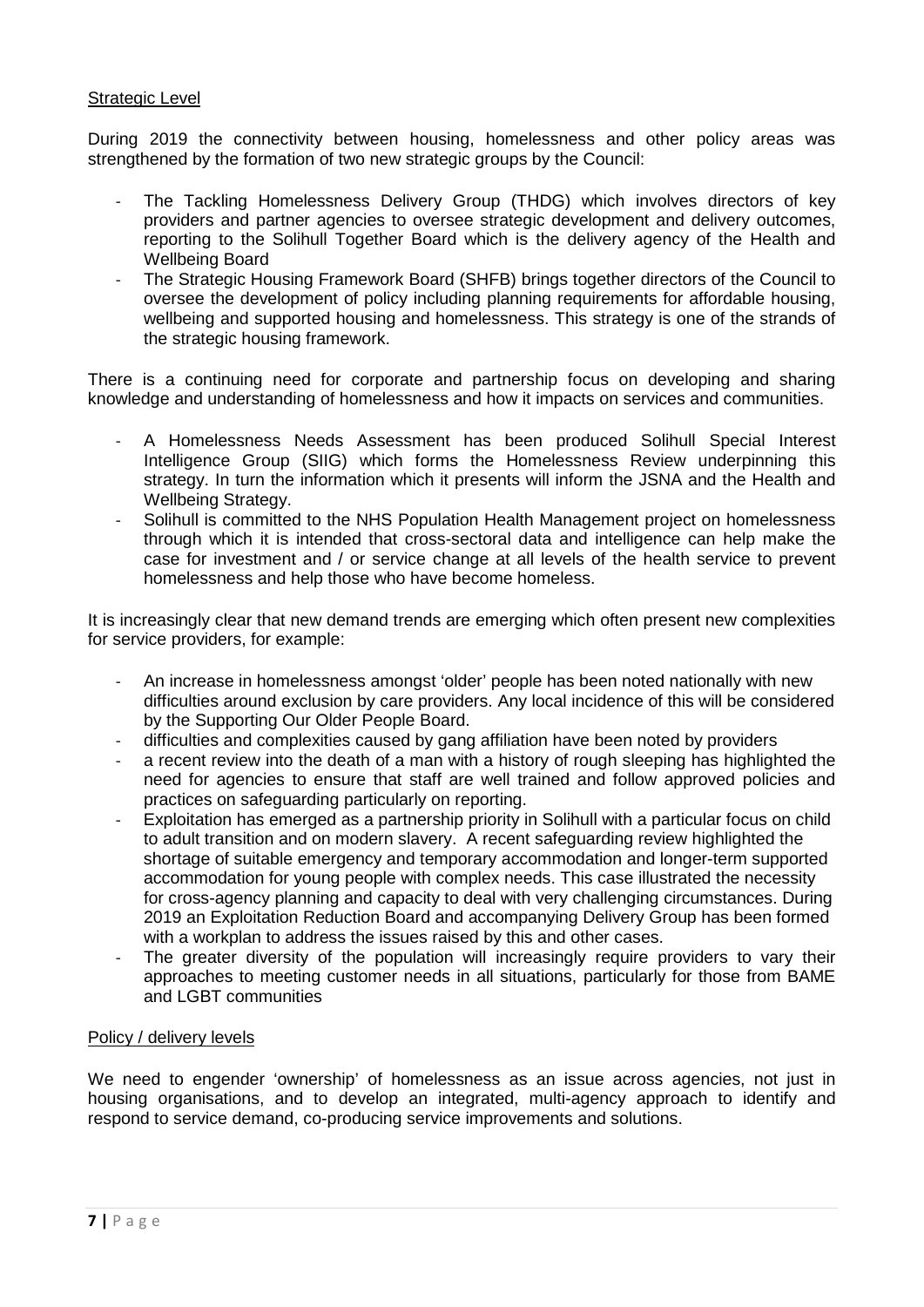This also links to the central focus of the West Midlands Mayor's Homelessness Taskforce which is to 'design out' homelessness from structures and practices by collaborating across departments, agencies and fields.

As well as the statutory and voluntary sectors, the taskforce is reaching out to the business sector as 'good' employment is seen as a key protective factor. In partnership with Business in the Community it has developed a guide for businesses, highlighting practical steps that employers can take to help prevent homelessness, provide help to employees who are threatened with homelessness or are experiencing it, and create pathways to employment for those who are recovering from homelessness. The approaches which are suggested include:

- Offer mental health support through workplace initiatives and employee assistance programmes.
- Know how to spot signs of domestic abuse and how to support employees who may be affected.
- Support employees in times of relationship breakdown,
- Support charities tackling homelessness and its causes by giving financially as part of your responsible business strategy.
- Consider what products or services your business may be able to give in kind either to directly support homeless people or to provide much-needed resources to charities.
- Encourage employees to fundraise, donate and support
- Offer apprenticeships to people of all ages, providing a way to learn on the job and start on a new career pathway.
- Ensure jobs offer fair pay and in-work benefits that would be of most benefit to people rebuilding their lives

We will continue to develop customer 'pathways' with partner agencies within and beyond the housing sector to ensure that provision of information, advice, assistance to customers is as good as possible and that potential homelessness is identified and that referrals are timely.

In particular, joint approaches to address the main causes of homelessness floss of private tenancy, the ending of informal arrangements with family and friends and domestic abuse] must be fully developed. Solutions may require partners to change aspects of existing policies and/or service delivery to achieve this.

We will continue to build on the statutory referral arrangements introduced by the Duty to Refer by encouraging and enabling non-specified agencies to voluntarily make referrals and by seeking to introduce a Commitment to Collaborate.

The consultation also suggested that we could do more to be informed by people with 'lived experience' of homelessness and by outreach and other 'front line' workers as this would yield useful insights into how aspects of service are regarded by customers – what helps and what does not help. This will be taken forward through the implementation of Housing First which will involve the role of peer mentors as part of the support package and the development of wider commissioned services to take into account the views of frontline workers, service users and their wider support networks.

# **Objectives**

Continue to develop the connectivity between homelessness and other service areas at the strategic, policy and delivery levels

Further develop our understanding of homelessness and its implications, including forecasting, through cross-agency work with SIIG/ Solihull Observatory and NHS Population Management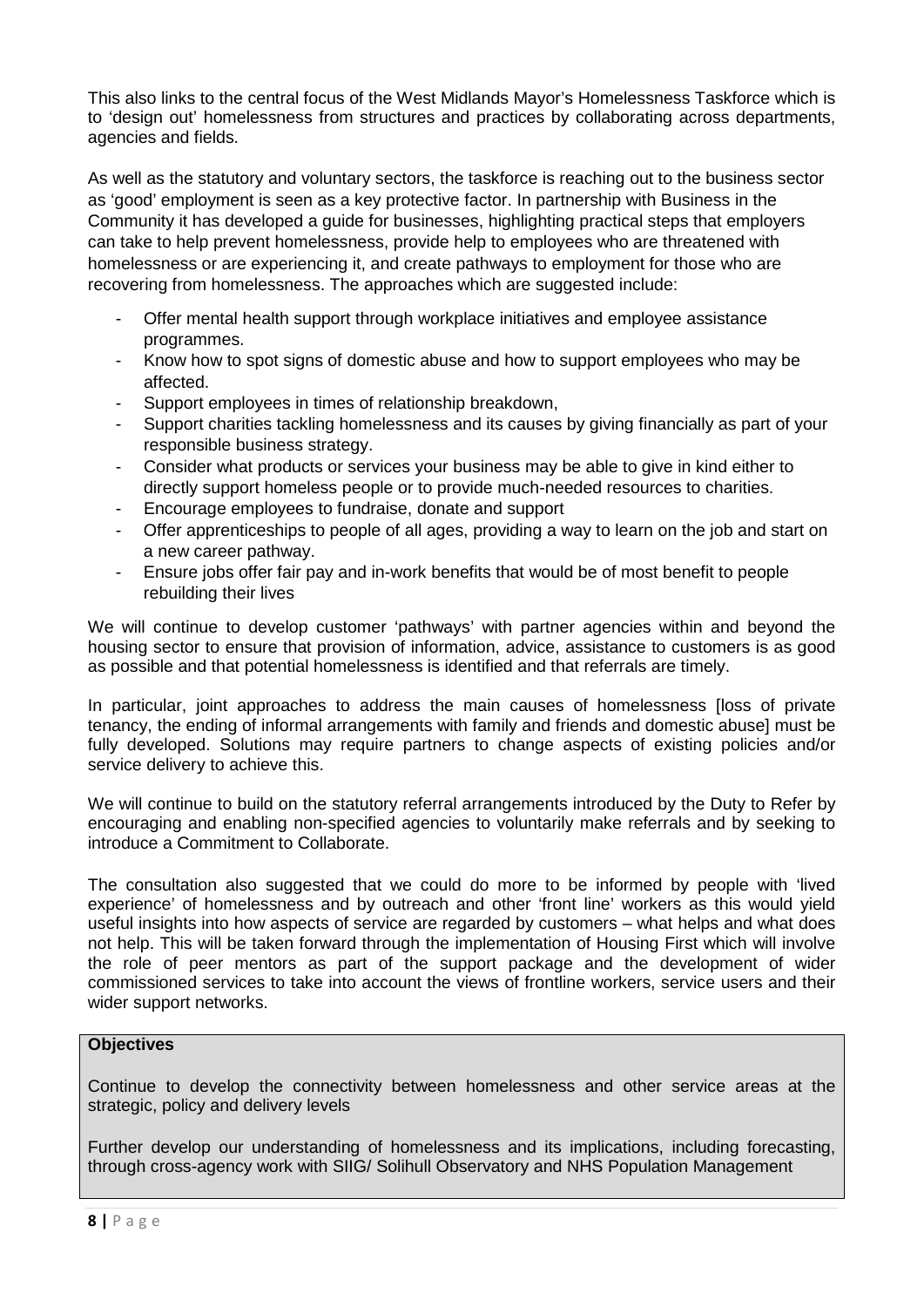Develop knowledge and understanding of equality and diversity issues in all aspects of homelessness and work with partners to ensure that service design and delivery treat people fairly and promote equality

Develop effective customer Pathways with partners and keep under continual review

Build on the Duty to Refer with voluntary arrangements and a Commitment to Collaborate

Gain insights from outreach workers and those with lived experience of homelessness

Support the Homelessness Taskforce initiatives in 'designing out' homelessness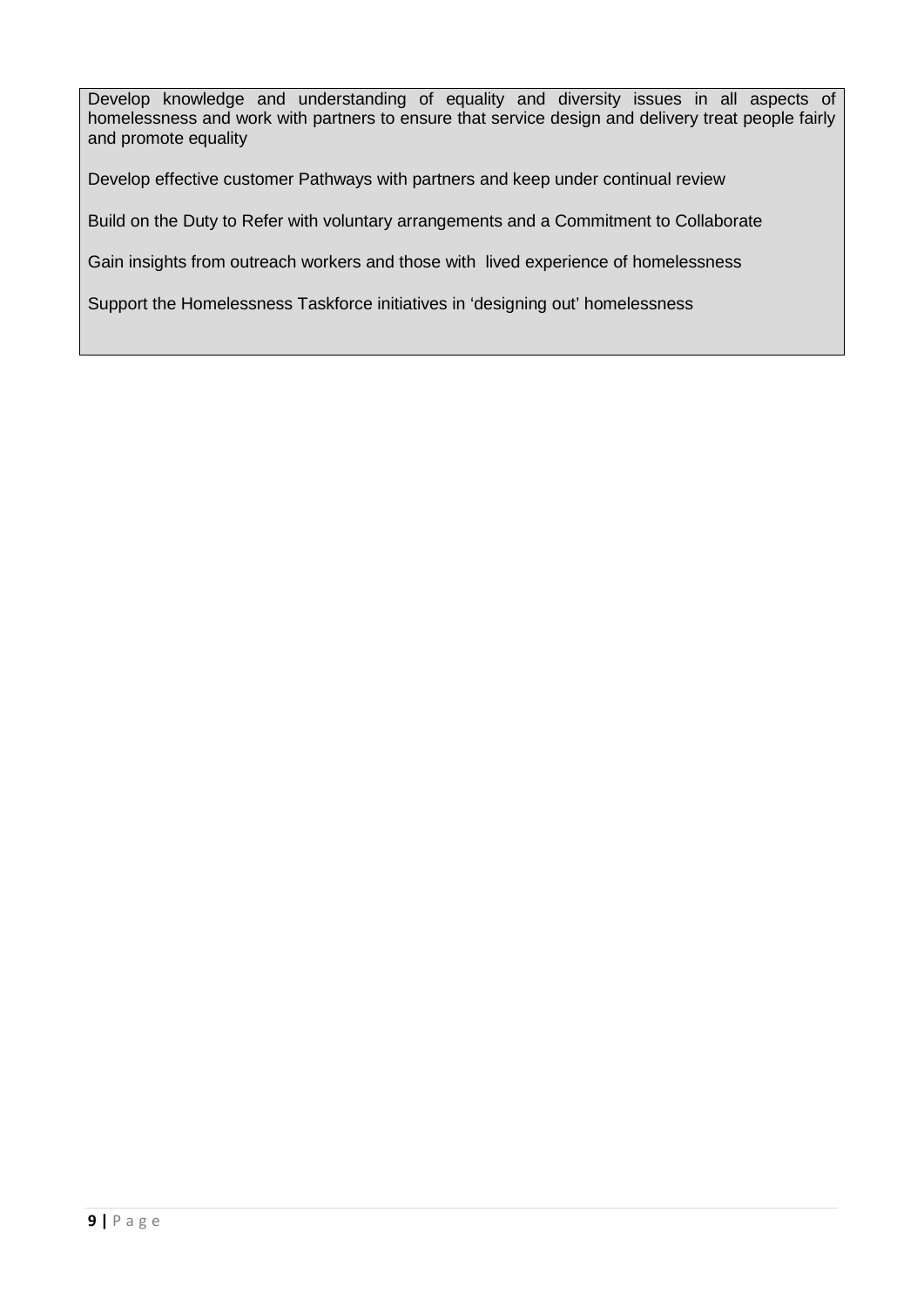# **Appendix - Policy Context**

#### Homelessness Legislation and Guidance

The Homelessness Reduction Act 2017 updated and widened the statutory responsibilities of local authorities on the prevention and relief of homelessness, adding to the extant Housing Acts.

The Act has led to a significant increase in of the number approaches by customers to providers and to the demand for temporary accommodation

The accompanying Homelessness Code of Guidance 2018 sets out very clearly Government's expectations of local authorities and other agencies on homelessness reviews and strategies

#### Rough Sleeping Strategy

Government published its Rough Sleeping Strategy in 2018 with the ambition to halve the number of rough sleepers by 2022 and end rough sleeping by 2027. The strategy has three 'pillars' prevention, intervention, recovery.

Whilst recognising that rough sleeping is the most extreme form of homelessness the strategy acknowledges that to fix it requires ensuring that the whole system is working to prevent all forms of homelessness. It makes the link with the wider housing market and in particular with the provision of sufficient affordable homes.

The strategy stresses the importance of working together across central and local government and with business and wider society to prevent and deal with rough sleeping. It focuses on commissioning services based on what works, support which is person-centred and strengthsbased and which promotes choice. There is a commitment to develop social investment, which Solihull has seen the benefit of previously through the Fair Chance Fund social investment bond scheme

The strategy points out that many have a role to play in reducing and ending rough sleeping, not just local authorities. This includes communities, business, faith and voluntary groups. Solihull is fortunate to have Solihull Churches Action on Homelessness (SCAH) as a long-term partner which wishes to do more, and we are at the start of a new approach to working in communities which may lead to opportunities for asset based community work with homelessness as a focus or component

# **Regional policy**

The Mayor's commitment to tackling homelessness and rough sleeping has led to intensive but productive cross-authority work focused on the introduction of Housing First to provide immediate access to housing with support for entrenched rough sleepers. This was implemented in Solihull from 2019 with a target of accommodating 27 people by March 2021

The Taskforce also developed 'Change into Action', an alternative giving scheme by which the public to donate to charity rather than give to people on the street. This was introduced to Solihull in summer 2019.

Now the focus is expected broaden to five recommendations which have been endorsed by the West Midlands Combined Authority (WMCA). This continues the 'designing out homelessness' theme and requires authorities to look at their own arrangements as well as outwards to working with each other.

# **Local policy**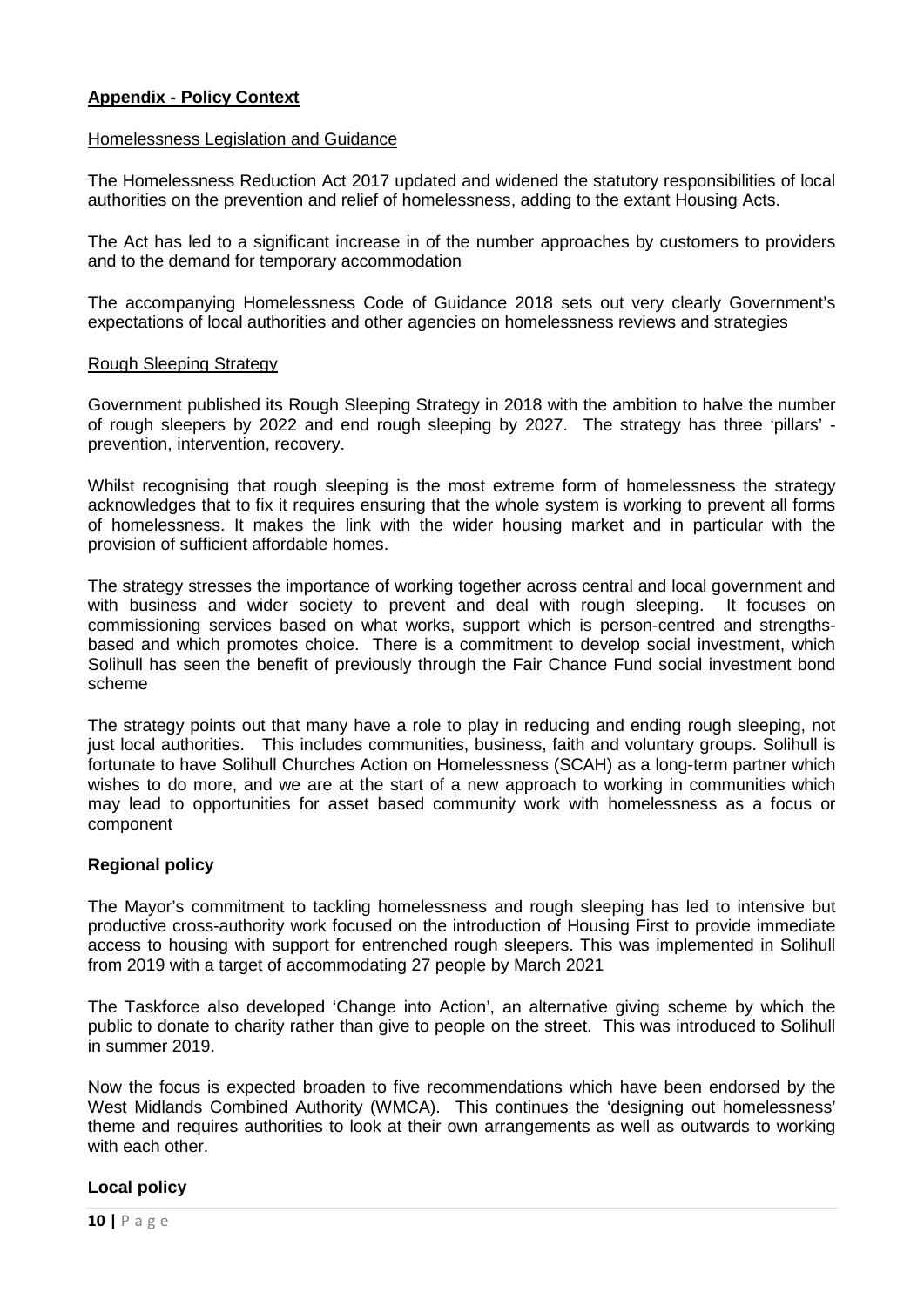The Council has a vision where everyone has an equal chance to be healthier, happier, safer and prosperous and seeks to be an organisation that improves lives by delivering great services. Homelessness and its prevention are included in the Strategic Housing Framework programme within the Council Plan 2018-20

Given the impact which it has on individuals and families, homelessness is cited in several strategies on health and wellbeing, notably:

| Birmingham<br>Solihull<br>and                       | Both Birmingham and Solihull have stark inequalities in terms of                                                                 |
|-----------------------------------------------------|----------------------------------------------------------------------------------------------------------------------------------|
| STP - Live Healthy, Live                            | the health and wealth of their citizens  whilst improving; there                                                                 |
| Happy                                               | is a relatively high rate of homelessness.                                                                                       |
|                                                     | there is a relatively small number of people who are stuck in a                                                                  |
|                                                     | cycle of chronic and severe disadvantage with at least three                                                                     |
|                                                     | markers of extreme disadvantage, including homelessness,                                                                         |
|                                                     | severe mental illness, substance misuse, or having been in the                                                                   |
|                                                     | justice system as offenders                                                                                                      |
| Solihull<br>Health<br>and                           | Solihull's homelessness acceptance rate remains high particularly                                                                |
| <b>Wellbeing Strategy 2016-19</b>                   | amongst single people presenting with a range of vulnerabilities                                                                 |
|                                                     | (most commonly mental health needs, violence and substance                                                                       |
|                                                     | misuse). A priority is to achieve an increase in the number of                                                                   |
|                                                     | households where homelessness is prevented or relieved.                                                                          |
|                                                     |                                                                                                                                  |
|                                                     | Need to develop integrated commissioning and delivery of<br>homelessness prevention, rehousing and support especially for        |
|                                                     | vulnerable/at risk groups and reduce numbers of people in TA                                                                     |
| JSNA<br>Summary<br>Update                           | In 2017/18 405 Solihull households were classified as being                                                                      |
| 2018/19                                             | homeless, equating to 4.54 per 1,000 households compared to                                                                      |
|                                                     | the England average of 2.41. This ranks Solihull 26th in the                                                                     |
|                                                     | country out of 322 Local authorities and the 2nd highest in the                                                                  |
|                                                     | West Midlands after Birmingham.                                                                                                  |
|                                                     |                                                                                                                                  |
|                                                     | The Solihull homelessness rate increased sharply between                                                                         |
|                                                     | 2009/10 and 2014/15, but has trended downwards since. The                                                                        |
|                                                     | number of homeless households fell by 32% (-194 households)                                                                      |
|                                                     | between 2014/15 and 2017/18.                                                                                                     |
| Health<br>Solihull<br>Mental                        | Violence and harassment is the most notable reason for                                                                           |
| Strategy 2015 - 20                                  | homelessness in Solihull with this being recorded in 33% of cases                                                                |
|                                                     | compared to 20% for comparator LA's. Mental illness in terms of                                                                  |
|                                                     | priority of need accounts for 20% of Solihull homelessness                                                                       |
|                                                     | acceptances compared to 29% within comparator local                                                                              |
|                                                     | Authorities. A key priority to be addressed during the life of this                                                              |
|                                                     | strategy is to support homeless people with a diagnosed mental                                                                   |
|                                                     | illness to find stable accommodation.                                                                                            |
| Solihull Suicide Prevention<br>Strategy $2017 - 21$ | People who are homeless are amongst those at a particularly high<br>risk of self-harm and suicide. For these groups the strategy |
|                                                     | commits to:                                                                                                                      |
|                                                     | Identify current service 'offer' and care available                                                                              |
|                                                     | Compare current services and care available with evidence-based                                                                  |
|                                                     | best practice                                                                                                                    |
|                                                     | Identify problems with current services and care available for                                                                   |
|                                                     | these groups                                                                                                                     |
|                                                     | Identify any 'gaps' in the services or care commissioned                                                                         |
|                                                     | Produce commissioning proposals for addressing any 'gaps'                                                                        |
|                                                     | identified                                                                                                                       |
| Children Missing Education                          | Some children and young people, often the most vulnerable, are                                                                   |
| Policy 2017                                         | at greater risk of going missing from education including children                                                               |